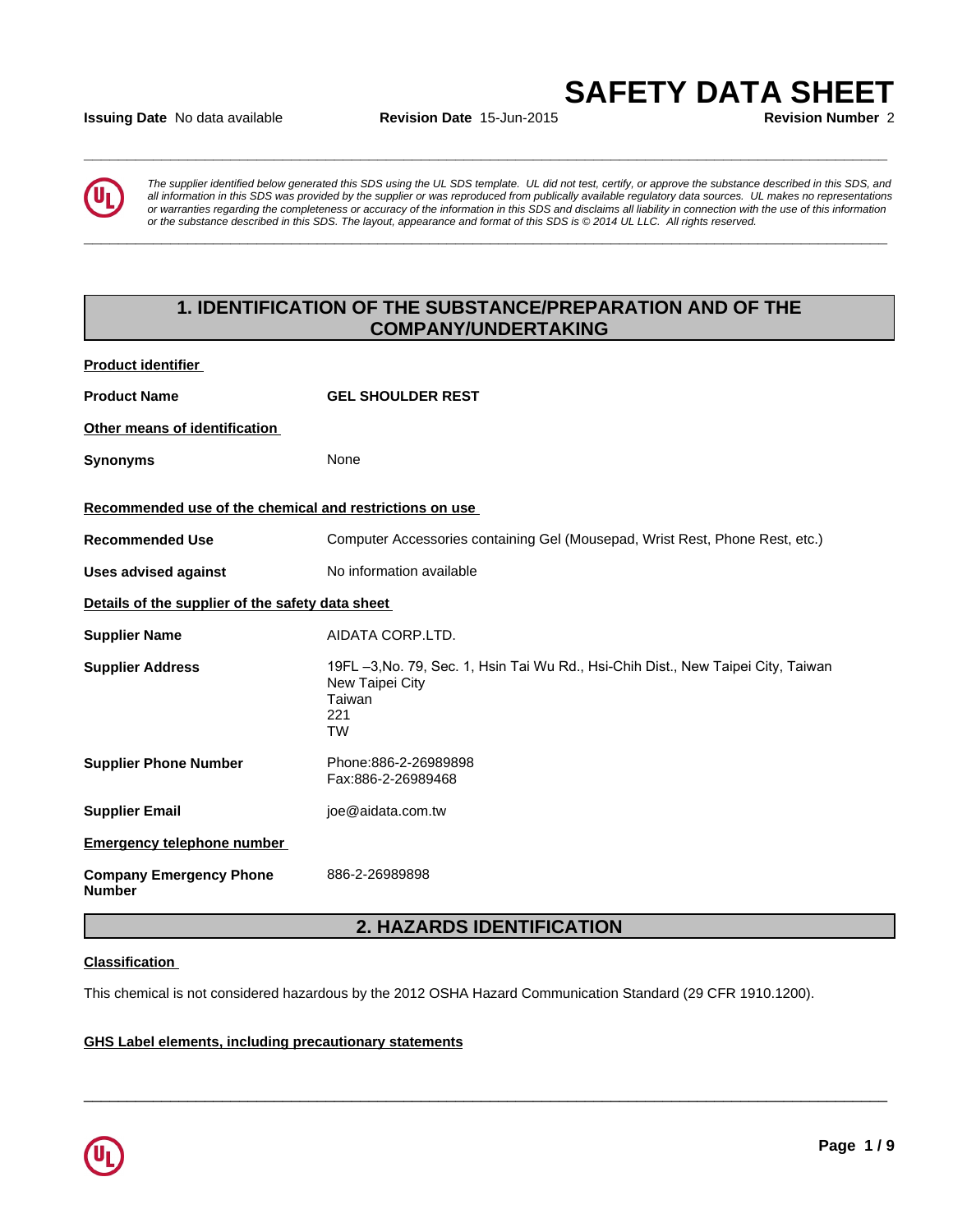#### **Emergency Overview**

 $\overline{\phantom{a}}$  ,  $\overline{\phantom{a}}$  ,  $\overline{\phantom{a}}$  ,  $\overline{\phantom{a}}$  ,  $\overline{\phantom{a}}$  ,  $\overline{\phantom{a}}$  ,  $\overline{\phantom{a}}$  ,  $\overline{\phantom{a}}$  ,  $\overline{\phantom{a}}$  ,  $\overline{\phantom{a}}$  ,  $\overline{\phantom{a}}$  ,  $\overline{\phantom{a}}$  ,  $\overline{\phantom{a}}$  ,  $\overline{\phantom{a}}$  ,  $\overline{\phantom{a}}$  ,  $\overline{\phantom{a}}$ 

The product contains no substances which at their given concentration, are considered to be hazardous to health.

**Appearance** Solid **Physical state** Solid **Odor** None

#### **Precautionary Statements - Prevention** Obtain special instructions before use

**Precautionary Statements - Response** None

**Precautionary Statements - Storage** None

**Precautionary Statements - Disposal** None

**Hazards not otherwise classified (HNOC)**

Not applicable

## **Unknown Toxicity**

100% of the mixture consists of ingredient(s) of unknown toxicity

#### **Other information**

.

May cause slight eye irritation

#### **Interactions with Other Chemicals**

No information available.

# **3. COMPOSITION/INFORMATION ON INGREDIENTS**

| <b>Chemical Name</b> |                                                                                          | CAS No    | Weight-% | <b>Trade Secret</b> |
|----------------------|------------------------------------------------------------------------------------------|-----------|----------|---------------------|
| Polyvinyl chloride   |                                                                                          | 9002-86-2 | 15 - 40  |                     |
|                      | *The exact percentage (concentration) of composition has been withheld as a trade secret |           |          |                     |

## **4. FIRST AID MEASURES**

## **First aid measures**

| Eye contact         | Rinse thoroughly with plenty of water, also under the eyelids. If symptoms persist,<br>call a physician. |
|---------------------|----------------------------------------------------------------------------------------------------------|
| <b>Skin contact</b> | Wash with soap and water.                                                                                |
| <b>Inhalation</b>   | Remove to fresh air.                                                                                     |
| Ingestion           | Rinse mouth immediately and drink plenty of water. Never give anything by mouth                          |
|                     |                                                                                                          |

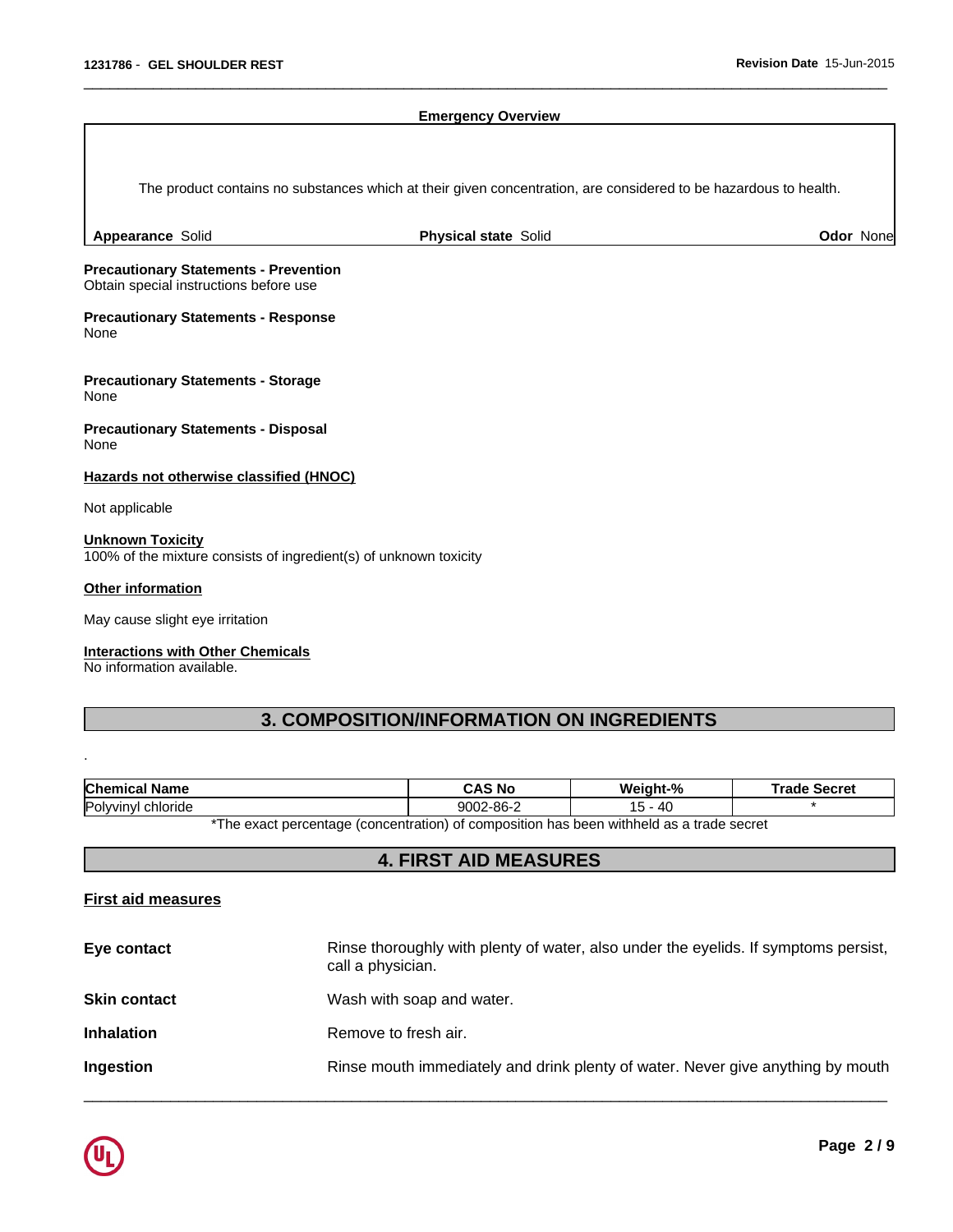to an unconscious person.

## **Most important symptoms and effects, both acute and delayed**

**Most Important Symptoms and** No information available.

**Effects**

## **Indication of any immediate medical attention and special treatment needed**

**Notes to Physician** Treat symptomatically.

# **5. FIRE-FIGHTING MEASURES**

 $\overline{\phantom{a}}$  ,  $\overline{\phantom{a}}$  ,  $\overline{\phantom{a}}$  ,  $\overline{\phantom{a}}$  ,  $\overline{\phantom{a}}$  ,  $\overline{\phantom{a}}$  ,  $\overline{\phantom{a}}$  ,  $\overline{\phantom{a}}$  ,  $\overline{\phantom{a}}$  ,  $\overline{\phantom{a}}$  ,  $\overline{\phantom{a}}$  ,  $\overline{\phantom{a}}$  ,  $\overline{\phantom{a}}$  ,  $\overline{\phantom{a}}$  ,  $\overline{\phantom{a}}$  ,  $\overline{\phantom{a}}$ 

### **Suitable Extinguishing Media**

Use extinguishing measures that are appropriate to local circumstances and the surrounding environment.

### **Unsuitable extinguishing media**

CAUTION: Use of water spray when fighting fire may be inefficient.

## **Specific hazards arising from the chemical**

No information available.

# **Hazardous Combustion Products**

Carbon oxides.

**Explosion Data Sensitivity to Mechanical Impact** No.

**Sensitivity to Static Discharge No.** 

#### **Protective equipment and precautions for firefighters**

As in any fire, wear self-contained breathing apparatus pressure-demand, MSHA/NIOSH (approved or equivalent) and full protective gear.

# **6. ACCIDENTAL RELEASE MEASURES**

 $\overline{\phantom{a}}$  ,  $\overline{\phantom{a}}$  ,  $\overline{\phantom{a}}$  ,  $\overline{\phantom{a}}$  ,  $\overline{\phantom{a}}$  ,  $\overline{\phantom{a}}$  ,  $\overline{\phantom{a}}$  ,  $\overline{\phantom{a}}$  ,  $\overline{\phantom{a}}$  ,  $\overline{\phantom{a}}$  ,  $\overline{\phantom{a}}$  ,  $\overline{\phantom{a}}$  ,  $\overline{\phantom{a}}$  ,  $\overline{\phantom{a}}$  ,  $\overline{\phantom{a}}$  ,  $\overline{\phantom{a}}$ 

### **Personal precautions, protective equipment and emergency procedures**

| <b>Personal precautions</b>                          | Avoid contact with eyes.                                 |
|------------------------------------------------------|----------------------------------------------------------|
| <b>Environmental precautions</b>                     |                                                          |
| <b>Environmental precautions</b>                     | Refer to protective measures listed in Sections 7 and 8. |
| Methods and material for containment and cleaning up |                                                          |
|                                                      |                                                          |
| <b>Methods for containment</b>                       | Prevent further leakage or spillage if safe to do so.    |
| Methods for cleaning up                              | Pick up and transfer to properly labeled containers.     |

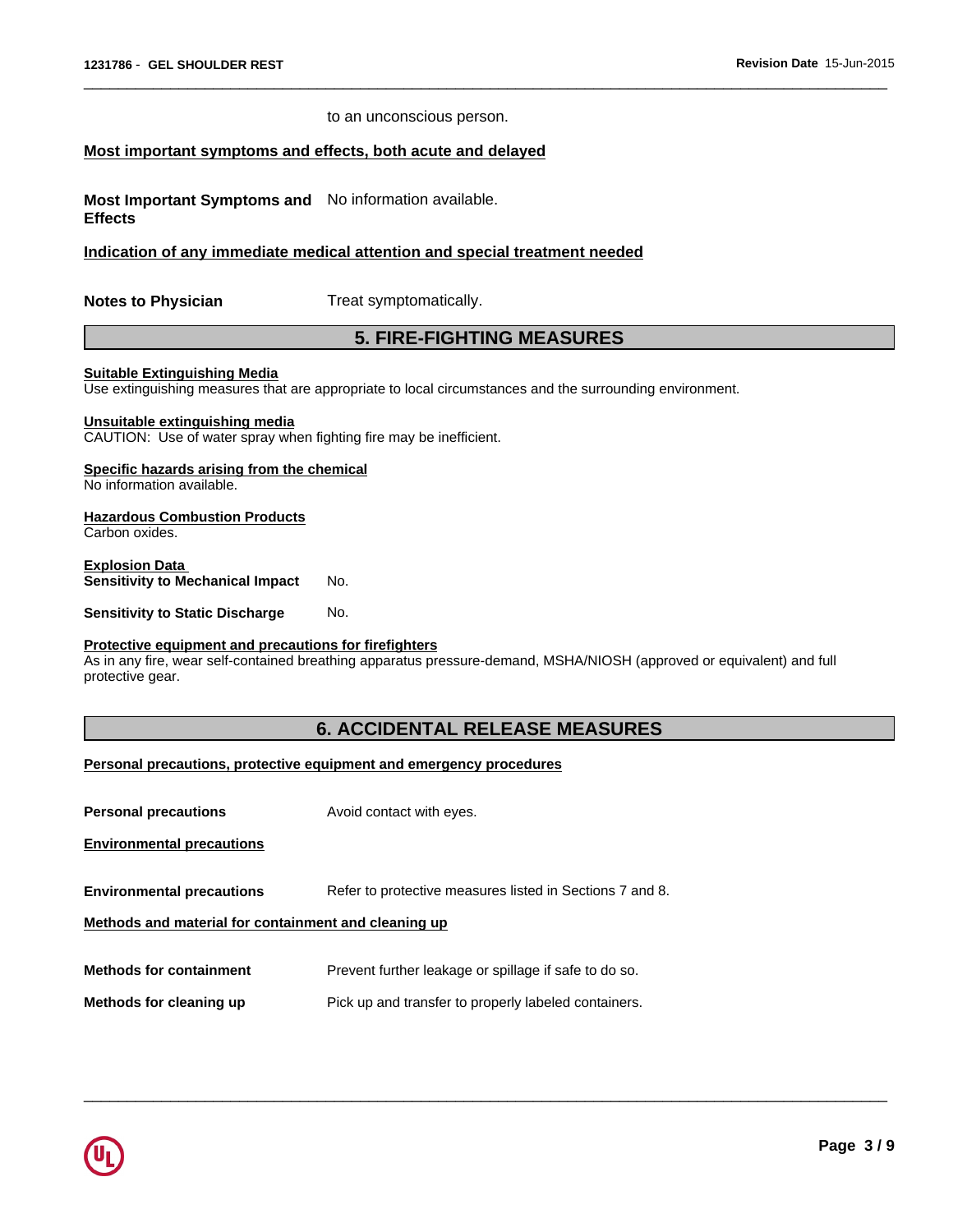# **7. HANDLING AND STORAGE**

 $\overline{\phantom{a}}$  ,  $\overline{\phantom{a}}$  ,  $\overline{\phantom{a}}$  ,  $\overline{\phantom{a}}$  ,  $\overline{\phantom{a}}$  ,  $\overline{\phantom{a}}$  ,  $\overline{\phantom{a}}$  ,  $\overline{\phantom{a}}$  ,  $\overline{\phantom{a}}$  ,  $\overline{\phantom{a}}$  ,  $\overline{\phantom{a}}$  ,  $\overline{\phantom{a}}$  ,  $\overline{\phantom{a}}$  ,  $\overline{\phantom{a}}$  ,  $\overline{\phantom{a}}$  ,  $\overline{\phantom{a}}$ 

#### **Precautions for safe handling**

**Handling** Handle in accordance with good industrial hygiene and safety practice. Avoid contact with skin, eyes or clothing. Do not eat, drink or smoke when using this product. Take off contaminated clothing and wash before reuse.

## **Conditions for safe storage, including any incompatibilities**

**Storage** Keep container tightly closed. **Incompatible Products** None known based on information supplied.

## **8. EXPOSURE CONTROLS/PERSONAL PROTECTION**

### **Control parameters**

#### **Exposure Guidelines**

| <b>Chemical Name</b>    | <b>ACGIH</b><br>TLV                | <b>OSHA PEL</b> | <b>NIOSH IDLH</b> |
|-------------------------|------------------------------------|-----------------|-------------------|
| Polvvinvl<br>chloride ، | ™A:<br>respirable fraction<br>ma/m |                 |                   |
| 9002-86-2               |                                    |                 |                   |

*ACGIH TLV: American Conference of Governmental Industrial Hygienists - Threshold Limit Value OSHA PEL: Occupational Safety and Health Administration - Permissible Exposure Limits Immediately Dangerous to Life or Health*

## **Appropriate engineering controls**

| <b>Engineering Measures</b>                                           | <b>Showers</b><br>Eyewash stations<br>Ventilation systems |
|-----------------------------------------------------------------------|-----------------------------------------------------------|
| Individual protection measures, such as personal protective equipment |                                                           |

**Eye/face protection** No special protective equipment required.

**Skin and body protection** No special protective equipment required.

| <b>Respiratory protection</b> | No protective equipment is needed under normal use conditions. If exposure limits are<br>exceeded or irritation is experienced, ventilation and evacuation may be required. |
|-------------------------------|-----------------------------------------------------------------------------------------------------------------------------------------------------------------------------|
|                               |                                                                                                                                                                             |

### **Hygiene Measures** Handle in accordance with good industrial hygiene and safety practice.

# **9. PHYSICAL AND CHEMICAL PROPERTIES**

### **Physical and Chemical Properties**

| <b>Physical state</b>    | Solid                    |                       |                          |
|--------------------------|--------------------------|-----------------------|--------------------------|
| Appearance               | Solid                    | Odor                  | None                     |
| Color                    | No information available | <b>Odor Threshold</b> | No information available |
|                          |                          |                       |                          |
| <b>Property</b>          | Values                   | <b>Remarks Method</b> |                          |
| рH                       | No data available        | None known            |                          |
| Melting / freezing point | No data available        | None known            |                          |
|                          |                          |                       |                          |

 $\overline{\phantom{a}}$  ,  $\overline{\phantom{a}}$  ,  $\overline{\phantom{a}}$  ,  $\overline{\phantom{a}}$  ,  $\overline{\phantom{a}}$  ,  $\overline{\phantom{a}}$  ,  $\overline{\phantom{a}}$  ,  $\overline{\phantom{a}}$  ,  $\overline{\phantom{a}}$  ,  $\overline{\phantom{a}}$  ,  $\overline{\phantom{a}}$  ,  $\overline{\phantom{a}}$  ,  $\overline{\phantom{a}}$  ,  $\overline{\phantom{a}}$  ,  $\overline{\phantom{a}}$  ,  $\overline{\phantom{a}}$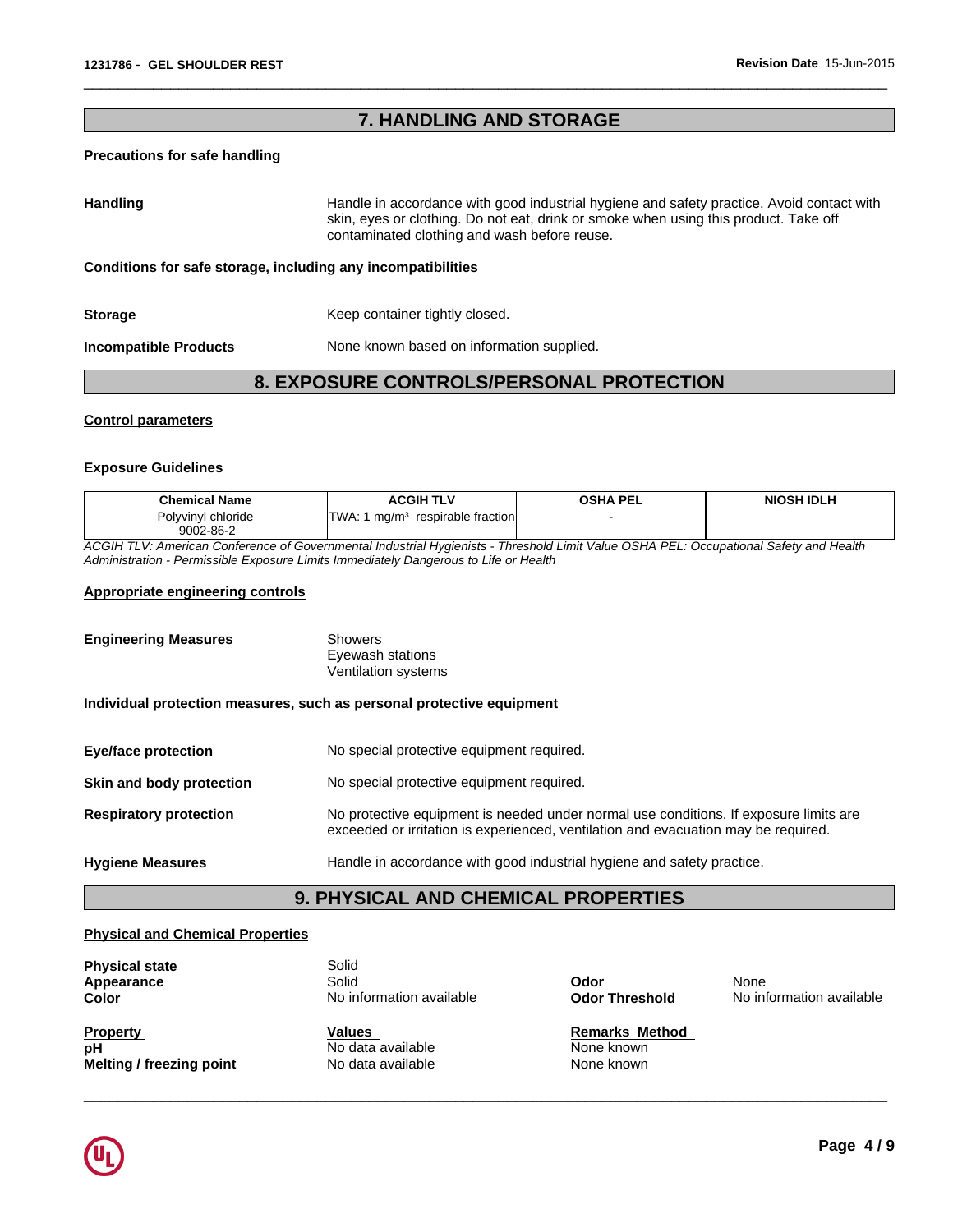| Boiling point / boiling range<br><b>Flash Point</b><br><b>Evaporation Rate</b><br>Flammability (solid, gas)<br><b>Flammability Limit in Air</b><br><b>Upper flammability limit</b> | No data available<br>No data available<br>No data available<br>No data available<br>No data available | None known<br>None known<br>None known<br>None known |
|------------------------------------------------------------------------------------------------------------------------------------------------------------------------------------|-------------------------------------------------------------------------------------------------------|------------------------------------------------------|
| Lower flammability limit                                                                                                                                                           | No data available                                                                                     |                                                      |
| Vapor pressure                                                                                                                                                                     | No data available                                                                                     | None known                                           |
| Vapor density                                                                                                                                                                      | No data available                                                                                     | None known                                           |
| <b>Specific Gravity</b>                                                                                                                                                            | No data available                                                                                     | None known                                           |
| <b>Water Solubility</b>                                                                                                                                                            | No data available                                                                                     | None known                                           |
| Solubility in other solvents                                                                                                                                                       | No data available                                                                                     | None known                                           |
| Partition coefficient: n-octanol/waterNo data available                                                                                                                            |                                                                                                       | None known                                           |
| <b>Autoignition temperature</b>                                                                                                                                                    | No data available                                                                                     | None known                                           |
| <b>Decomposition temperature</b>                                                                                                                                                   | No data available                                                                                     | None known                                           |
| <b>Kinematic viscosity</b>                                                                                                                                                         | No data available                                                                                     | None known                                           |
| <b>Dynamic viscosity</b>                                                                                                                                                           | No data available                                                                                     | None known                                           |
| <b>Explosive properties</b>                                                                                                                                                        | No data available                                                                                     |                                                      |
| <b>Oxidizing properties</b>                                                                                                                                                        | No data available                                                                                     |                                                      |

#### **Other Information**

**Softening Point**<br> **VOC Content (%)**<br> **No data available VOC Content (%)**<br>Particle Size **Particle Size Distribution**

**No data available** 

 $\overline{\phantom{a}}$  ,  $\overline{\phantom{a}}$  ,  $\overline{\phantom{a}}$  ,  $\overline{\phantom{a}}$  ,  $\overline{\phantom{a}}$  ,  $\overline{\phantom{a}}$  ,  $\overline{\phantom{a}}$  ,  $\overline{\phantom{a}}$  ,  $\overline{\phantom{a}}$  ,  $\overline{\phantom{a}}$  ,  $\overline{\phantom{a}}$  ,  $\overline{\phantom{a}}$  ,  $\overline{\phantom{a}}$  ,  $\overline{\phantom{a}}$  ,  $\overline{\phantom{a}}$  ,  $\overline{\phantom{a}}$ 

# **10. STABILITY AND REACTIVITY**

## **Reactivity**

No data available.

**Chemical stability** Stable under recommended storage conditions. **Possibility of Hazardous Reactions** None under normal processing. **Hazardous Polymerization** Hazardous polymerization does not occur.

**Conditions to avoid** None known based on information supplied. **Incompatible materials** None known based on information supplied. **Hazardous Decomposition Products** Carbon oxides.

# **11. TOXICOLOGICAL INFORMATION**

 $\overline{\phantom{a}}$  ,  $\overline{\phantom{a}}$  ,  $\overline{\phantom{a}}$  ,  $\overline{\phantom{a}}$  ,  $\overline{\phantom{a}}$  ,  $\overline{\phantom{a}}$  ,  $\overline{\phantom{a}}$  ,  $\overline{\phantom{a}}$  ,  $\overline{\phantom{a}}$  ,  $\overline{\phantom{a}}$  ,  $\overline{\phantom{a}}$  ,  $\overline{\phantom{a}}$  ,  $\overline{\phantom{a}}$  ,  $\overline{\phantom{a}}$  ,  $\overline{\phantom{a}}$  ,  $\overline{\phantom{a}}$ 

#### **Information on likely routes of exposure**

| <b>Product Information</b> | Specific test data for the substance or mixture is not available. |
|----------------------------|-------------------------------------------------------------------|
| <b>Inhalation</b>          | Specific test data for the substance or mixture is not available. |
| Eye contact                | Specific test data for the substance or mixture is not available. |
| <b>Skin contact</b>        | Specific test data for the substance or mixture is not available. |
|                            |                                                                   |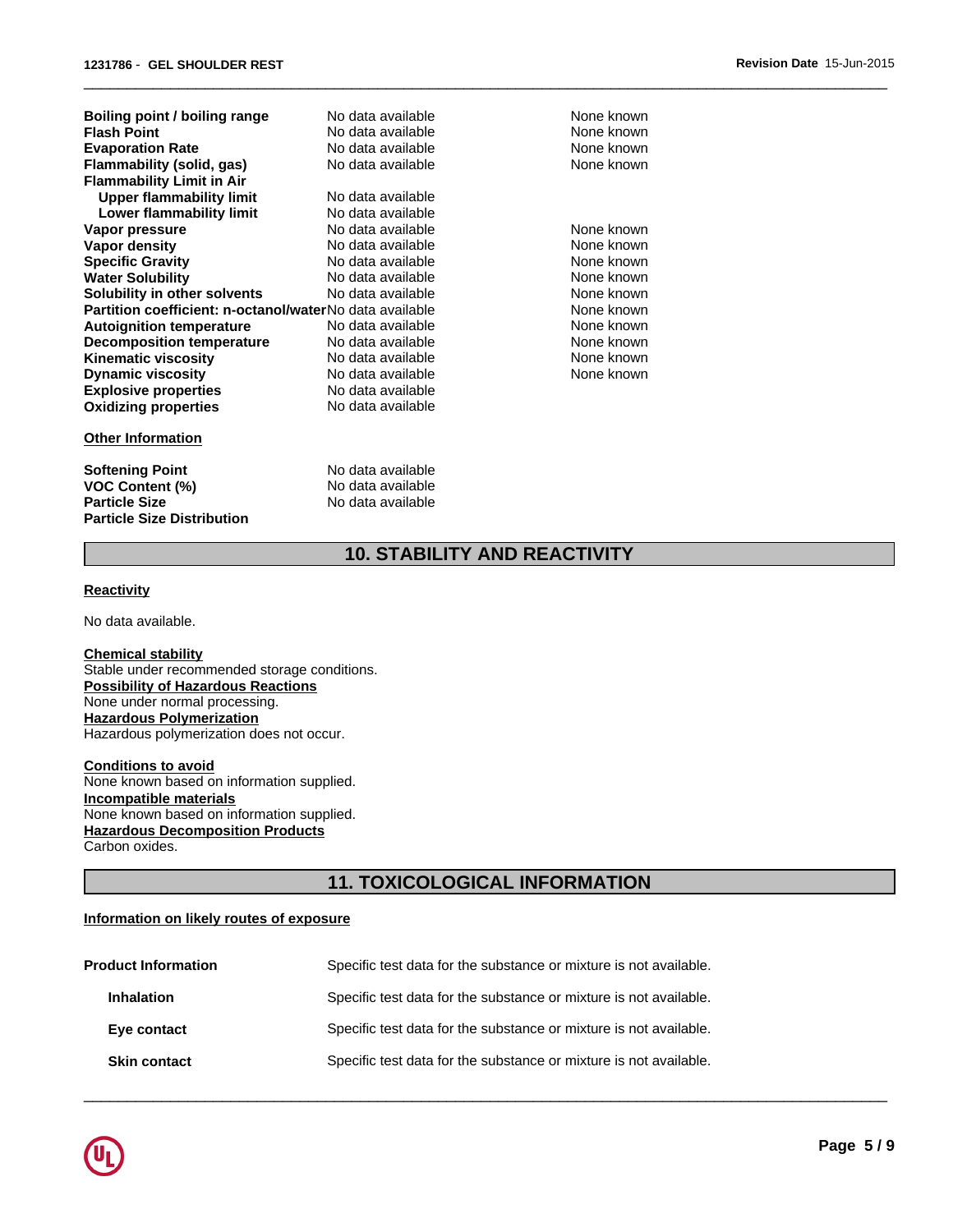**Ingestion** Specific test data for the substance or mixture is not available.

 $\overline{\phantom{a}}$  ,  $\overline{\phantom{a}}$  ,  $\overline{\phantom{a}}$  ,  $\overline{\phantom{a}}$  ,  $\overline{\phantom{a}}$  ,  $\overline{\phantom{a}}$  ,  $\overline{\phantom{a}}$  ,  $\overline{\phantom{a}}$  ,  $\overline{\phantom{a}}$  ,  $\overline{\phantom{a}}$  ,  $\overline{\phantom{a}}$  ,  $\overline{\phantom{a}}$  ,  $\overline{\phantom{a}}$  ,  $\overline{\phantom{a}}$  ,  $\overline{\phantom{a}}$  ,  $\overline{\phantom{a}}$ 

#### **Component Information**

| Information on toxicological effects |                                                                                            |
|--------------------------------------|--------------------------------------------------------------------------------------------|
| <b>Symptoms</b>                      | No information available.                                                                  |
|                                      | Delayed and immediate effects as well as chronic effects from short and long-term exposure |
| Sensitization                        | No information available.                                                                  |
| <b>Mutagenic Effects</b>             | No information available.                                                                  |
| Carcinogenicity                      | The table below indicates whether each agency has listed any ingredient as a carcinogen.   |

| <b>Chemical Name</b>    | <b>ACGIH</b> | <b>IARC</b> | <b>AIT</b><br>. | $\sim$ un<br>שסט |
|-------------------------|--------------|-------------|-----------------|------------------|
| Polyvinyl<br>l chloride |              | Group 3     |                 |                  |
| 9002-86-2               |              |             |                 |                  |

*IARC (International Agency for Research on Cancer) Group 3 - Not Classifiable as to Carcinogenicity in Humans*

| No information available.                                                         |
|-----------------------------------------------------------------------------------|
| No information available.                                                         |
| No information available.                                                         |
| No known effect based on information supplied. Carcinogenic potential is unknown. |
| None known.                                                                       |
| No information available.                                                         |
|                                                                                   |

## **Numerical measures of toxicity Product Information**

**The following values are calculated based on chapter 3.1 of the GHS document** Not applicable

## **12. ECOLOGICAL INFORMATION**

 $\overline{\phantom{a}}$  ,  $\overline{\phantom{a}}$  ,  $\overline{\phantom{a}}$  ,  $\overline{\phantom{a}}$  ,  $\overline{\phantom{a}}$  ,  $\overline{\phantom{a}}$  ,  $\overline{\phantom{a}}$  ,  $\overline{\phantom{a}}$  ,  $\overline{\phantom{a}}$  ,  $\overline{\phantom{a}}$  ,  $\overline{\phantom{a}}$  ,  $\overline{\phantom{a}}$  ,  $\overline{\phantom{a}}$  ,  $\overline{\phantom{a}}$  ,  $\overline{\phantom{a}}$  ,  $\overline{\phantom{a}}$ 

#### **Ecotoxicity**

The environmental impact of this product has not been fully investigated.

#### **Persistence and Degradability**

No information available.

#### **Bioaccumulation**

No information available

**Other adverse effects** No information available.

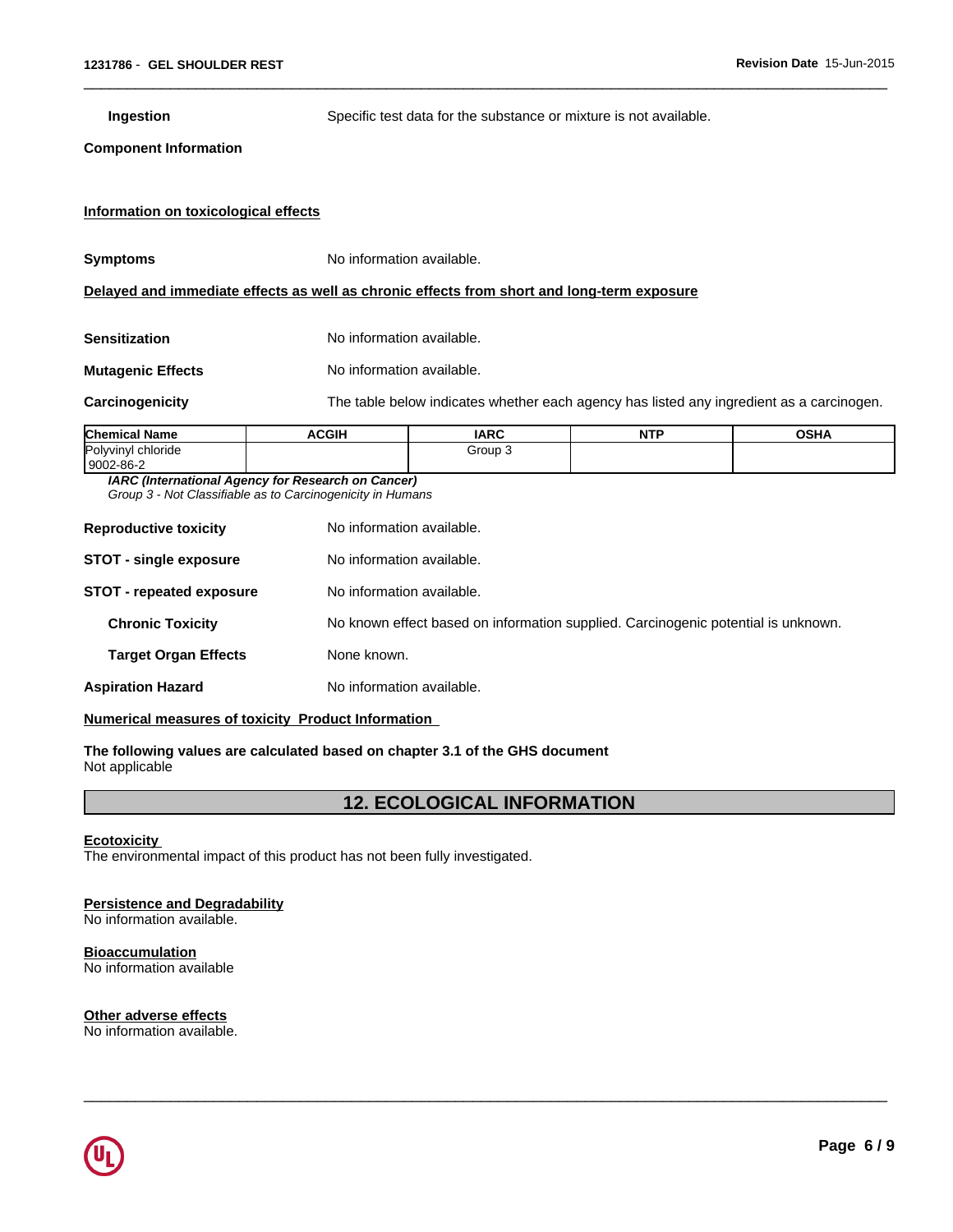# **13. DISPOSAL CONSIDERATIONS**

 $\overline{\phantom{a}}$  ,  $\overline{\phantom{a}}$  ,  $\overline{\phantom{a}}$  ,  $\overline{\phantom{a}}$  ,  $\overline{\phantom{a}}$  ,  $\overline{\phantom{a}}$  ,  $\overline{\phantom{a}}$  ,  $\overline{\phantom{a}}$  ,  $\overline{\phantom{a}}$  ,  $\overline{\phantom{a}}$  ,  $\overline{\phantom{a}}$  ,  $\overline{\phantom{a}}$  ,  $\overline{\phantom{a}}$  ,  $\overline{\phantom{a}}$  ,  $\overline{\phantom{a}}$  ,  $\overline{\phantom{a}}$ 

### **Waste treatment methods**

| <b>Disposal methods</b>       | This material, as supplied, is not a hazardous waste according to Federal regulations (40<br>CFR 261). This material could become a hazardous waste if it is mixed with or otherwise<br>comes in contact with a hazardous waste, if chemical additions are made to this material, or<br>if the material is processed or otherwise altered. Consult 40 CFR 261 to determine whether<br>the altered material is a hazardous waste. Consult the appropriate state, regional, or local<br>regulations for additional requirements. |
|-------------------------------|--------------------------------------------------------------------------------------------------------------------------------------------------------------------------------------------------------------------------------------------------------------------------------------------------------------------------------------------------------------------------------------------------------------------------------------------------------------------------------------------------------------------------------|
| <b>Contaminated Packaging</b> | Dispose of contents/containers in accordance with local regulations.                                                                                                                                                                                                                                                                                                                                                                                                                                                           |

# **14. TRANSPORT INFORMATION**

| <b>DOT</b><br><b>Proper Shipping Name</b><br><b>Hazard Class</b>  | <b>NOT REGULATED</b><br><b>NON REGULATED</b><br>N/A |
|-------------------------------------------------------------------|-----------------------------------------------------|
| <u>TDG</u>                                                        | Not regulated                                       |
| <b>MEX</b>                                                        | Not regulated                                       |
| <b>ICAO</b>                                                       | Not regulated                                       |
| <b>IATA</b><br><b>Proper Shipping Name</b><br><b>Hazard Class</b> | Not regulated<br><b>NON REGULATED</b><br>N/A        |
| <b>IMDG/IMO</b><br><b>Hazard Class</b>                            | Not regulated<br>N/A                                |
| <b>RID</b>                                                        | Not regulated                                       |
| <b>ADR</b>                                                        | Not regulated                                       |
| ADN                                                               | Not regulated                                       |

# **15. REGULATORY INFORMATION**

### **International Inventories**

TSCA Complies<br>DSL All compo All components are listed either on the DSL or NDSL.

**TSCA** - United States Toxic Substances Control Act Section 8(b) Inventory **DSL/NDSL** - Canadian Domestic Substances List/Non-Domestic Substances List

## **US Federal Regulations**

## **SARA 313**

Section 313 of Title III of the Superfund Amendments and Reauthorization Act of 1986 (SARA). This product does not contain any chemicals which are subject to the reporting requirements of the Act and Title 40 of the Code of Federal Regulations, Part 372

 $\overline{\phantom{a}}$  ,  $\overline{\phantom{a}}$  ,  $\overline{\phantom{a}}$  ,  $\overline{\phantom{a}}$  ,  $\overline{\phantom{a}}$  ,  $\overline{\phantom{a}}$  ,  $\overline{\phantom{a}}$  ,  $\overline{\phantom{a}}$  ,  $\overline{\phantom{a}}$  ,  $\overline{\phantom{a}}$  ,  $\overline{\phantom{a}}$  ,  $\overline{\phantom{a}}$  ,  $\overline{\phantom{a}}$  ,  $\overline{\phantom{a}}$  ,  $\overline{\phantom{a}}$  ,  $\overline{\phantom{a}}$ 

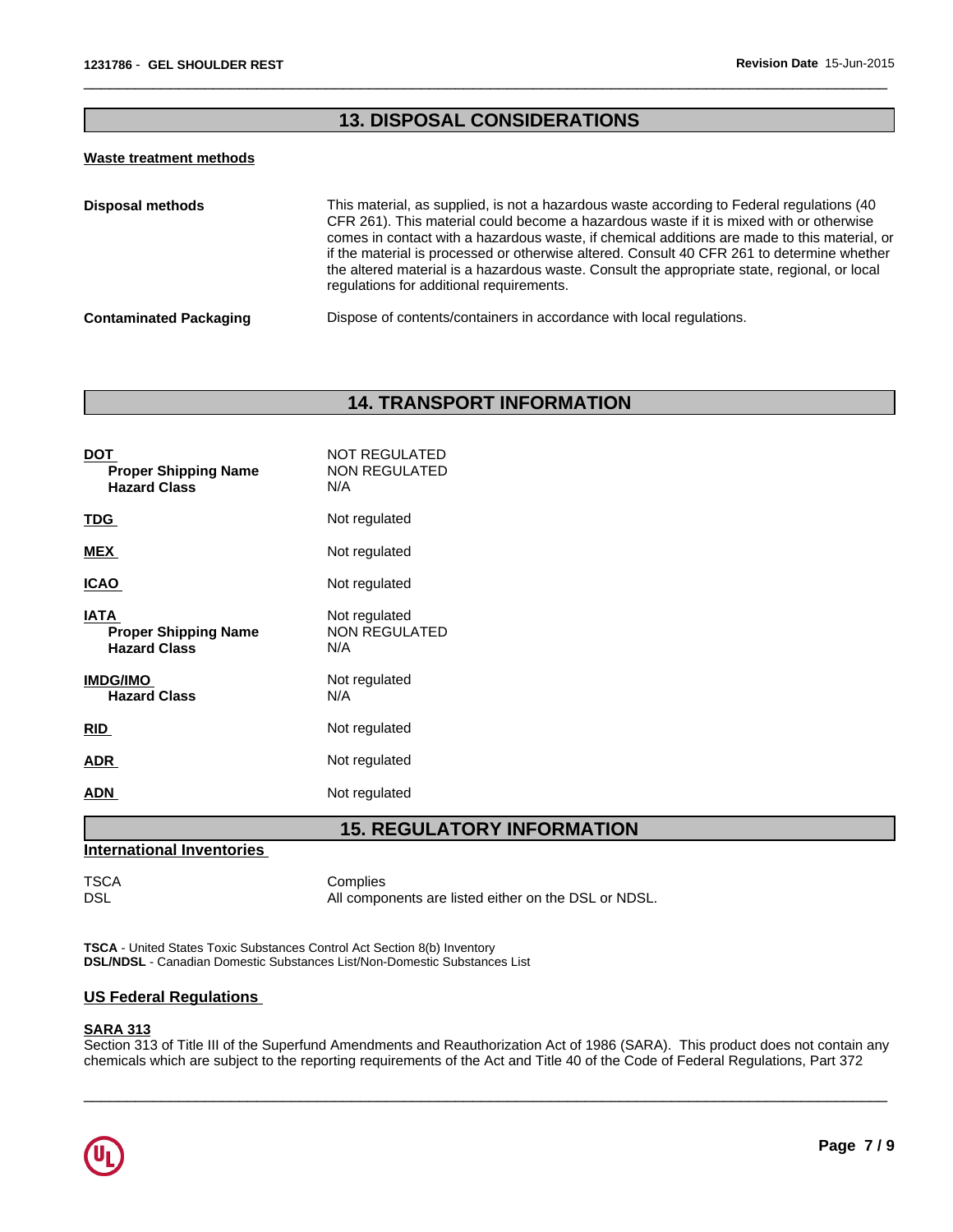|  | SARA 311/312 Hazard Categories |  |
|--|--------------------------------|--|
|  |                                |  |

| <b>Acute Health Hazard</b>        | Nο |  |
|-----------------------------------|----|--|
| <b>Chronic Health Hazard</b>      | N٥ |  |
| <b>Fire Hazard</b>                | N٥ |  |
| Sudden release of pressure hazard | N٥ |  |
| <b>Reactive Hazard</b>            | N٥ |  |

### **CWA (Clean Water Act)**

This product does not contain any substances regulated as pollutants pursuant to the Clean Water Act (40 CFR 122.21 and 40 CFR 122.42)

 $\overline{\phantom{a}}$  ,  $\overline{\phantom{a}}$  ,  $\overline{\phantom{a}}$  ,  $\overline{\phantom{a}}$  ,  $\overline{\phantom{a}}$  ,  $\overline{\phantom{a}}$  ,  $\overline{\phantom{a}}$  ,  $\overline{\phantom{a}}$  ,  $\overline{\phantom{a}}$  ,  $\overline{\phantom{a}}$  ,  $\overline{\phantom{a}}$  ,  $\overline{\phantom{a}}$  ,  $\overline{\phantom{a}}$  ,  $\overline{\phantom{a}}$  ,  $\overline{\phantom{a}}$  ,  $\overline{\phantom{a}}$ 

### **CERCLA**

.

This material, as supplied, does not contain any substances regulated as hazardous substances under the Comprehensive Environmental Response Compensation and Liability Act (CERCLA) (40 CFR 302) or the Superfund Amendments and Reauthorization Act (SARA) (40 CFR 355). There may be specific reporting requirements at the local, regional, or state level pertaining to releases of this material

## **US State Regulations**

### **California Proposition 65**

This product does not contain any Proposition 65 chemicals.

## **U.S. State Right-to-Know Regulations**

| <b>Chemical Name</b>  | , Jersev<br><b>New</b> | l Massachusetts | Pennsvlvania | <b>Rhode Island</b> | <b>Illinois</b> |
|-----------------------|------------------------|-----------------|--------------|---------------------|-----------------|
| chloride<br>Polvvinvi |                        |                 |              |                     |                 |
| 9002-86-2             |                        |                 |              |                     |                 |

### **International Regulations**

#### **Canada WHMIS Hazard Class** Not determined

| <b>16. OTHER INFORMATION</b> |                               |                                                         |                          |                                                  |  |
|------------------------------|-------------------------------|---------------------------------------------------------|--------------------------|--------------------------------------------------|--|
| <b>NFPA</b>                  | <b>Health Hazards 1</b>       | <b>Flammability 0</b>                                   | Instability 0            | <b>Physical and</b><br><b>Chemical Hazards -</b> |  |
| <b>HMIS</b>                  | <b>Health Hazards 1</b>       | <b>Flammability 0</b>                                   | <b>Physical Hazard 0</b> | <b>Personal Protection</b><br>X                  |  |
| <b>Prepared By</b>           |                               | <b>Product Stewardship</b><br>23 British American Blvd. |                          |                                                  |  |
|                              |                               | Latham, NY 12110                                        |                          |                                                  |  |
| <b>Revision Date</b>         | 1-800-572-6501<br>15-Jun-2015 |                                                         |                          |                                                  |  |
| <b>Revision Note</b>         | No information available      |                                                         |                          |                                                  |  |

### **Disclaimer**

The information provided in this Safety Data Sheet is correct to the best of our knowledge, information and belief at the date of its publication. The information given is designed only as a guidance for safe handling, use, processing, storage, transportation, disposal and release and is not to be considered a warranty or quality specification. The information relates only to the specific material designated and may not be valid for such material used in combination with any other materials or in any process, unless specified in the text

 $\overline{\phantom{a}}$  ,  $\overline{\phantom{a}}$  ,  $\overline{\phantom{a}}$  ,  $\overline{\phantom{a}}$  ,  $\overline{\phantom{a}}$  ,  $\overline{\phantom{a}}$  ,  $\overline{\phantom{a}}$  ,  $\overline{\phantom{a}}$  ,  $\overline{\phantom{a}}$  ,  $\overline{\phantom{a}}$  ,  $\overline{\phantom{a}}$  ,  $\overline{\phantom{a}}$  ,  $\overline{\phantom{a}}$  ,  $\overline{\phantom{a}}$  ,  $\overline{\phantom{a}}$  ,  $\overline{\phantom{a}}$